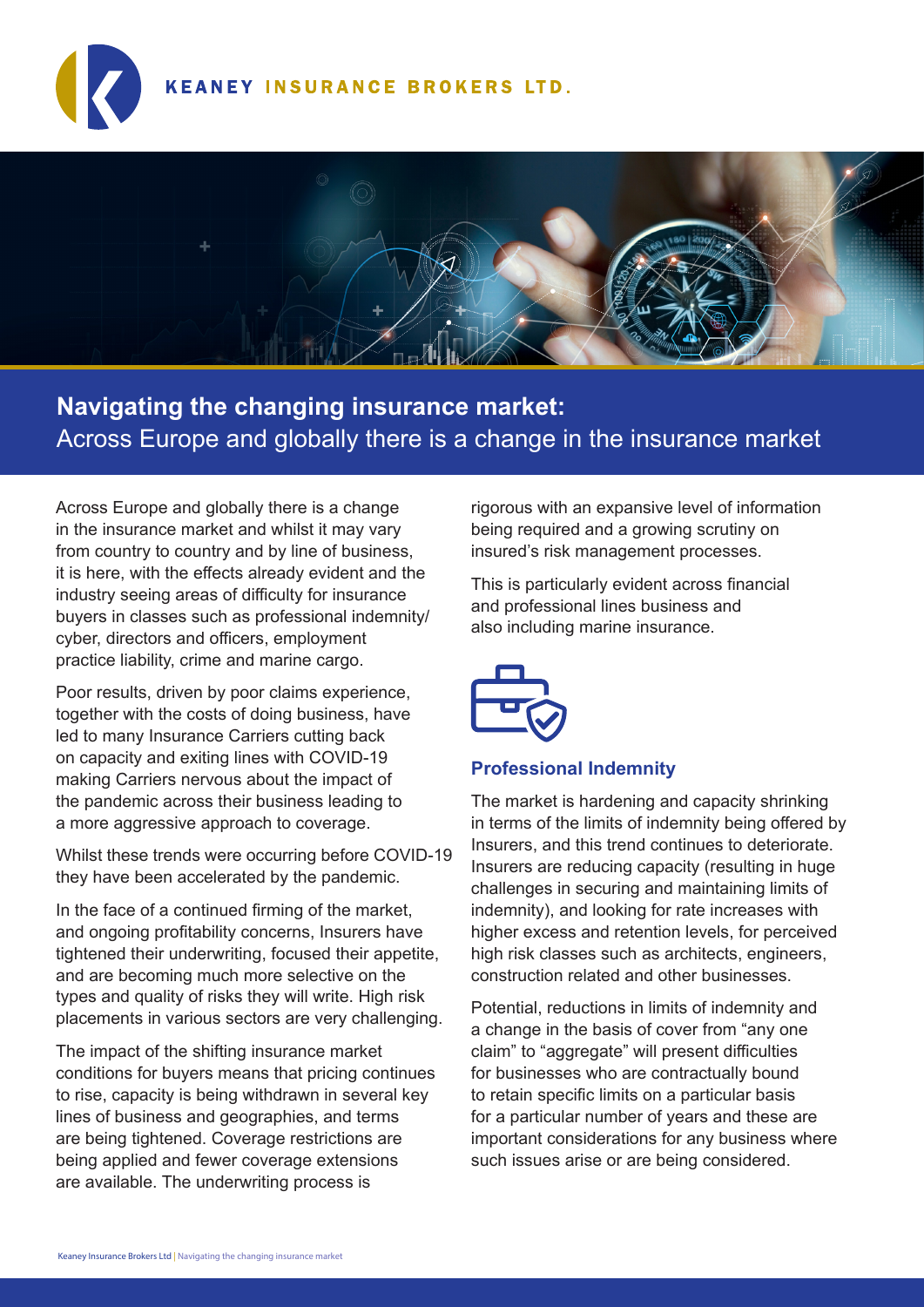



**Navigating the changing insurance market:** Across Europe and globally there is a change in the insurance market



## **Cyber**

Ransomware, social engineering and phishing claims are having an impact and the expectation is that this market will harden. Insurers are also concerned about remote working and the security not being as it should be and the vulnerabilities this poses along with many companies migrating business operations online.



## **Directors And Officers Liability**

Rates saw significant hardening at the beginning of 2019 and rate increases have continued to climb. Some sectors have been very hard hit as markets pull out and capacity has been more difficult to find. In fact, all sectors are experiencing the same challenges , while employment practice liability is bracing itself for claims arising from COVID-19, given concerns about home working, furloughing and redundancies, failure to implement safe working from home procedures, with additional challenges for companies with US exposures

 We have also seen the introduction of cover restrictions, depending on the Insurer and their

appetite, for example, insolvency exclusions - which means Brokers are spending a lot of time trying to negotiate or find an alternative Insurer but given the current financial lines market this is challenging.

Whilst as a result of the impact of COVID-19 the expectation is that organisations will look for higher limits for their D&O coverage, the reality is that these limits will be very difficult to satisfy.



## **Commercial Crime**

Cover has experienced difficulties also with decreases in the capacity available and rate increases.



#### **Marine**

Market losses over two to three years have resulted in a more thorough examination of risk information and limitation in coverage. In some areas like Mexico, it is becoming increasing difficult to source coverage, thereby limiting the number of Insurers who are prepared to quote for risks where this is an exposure.